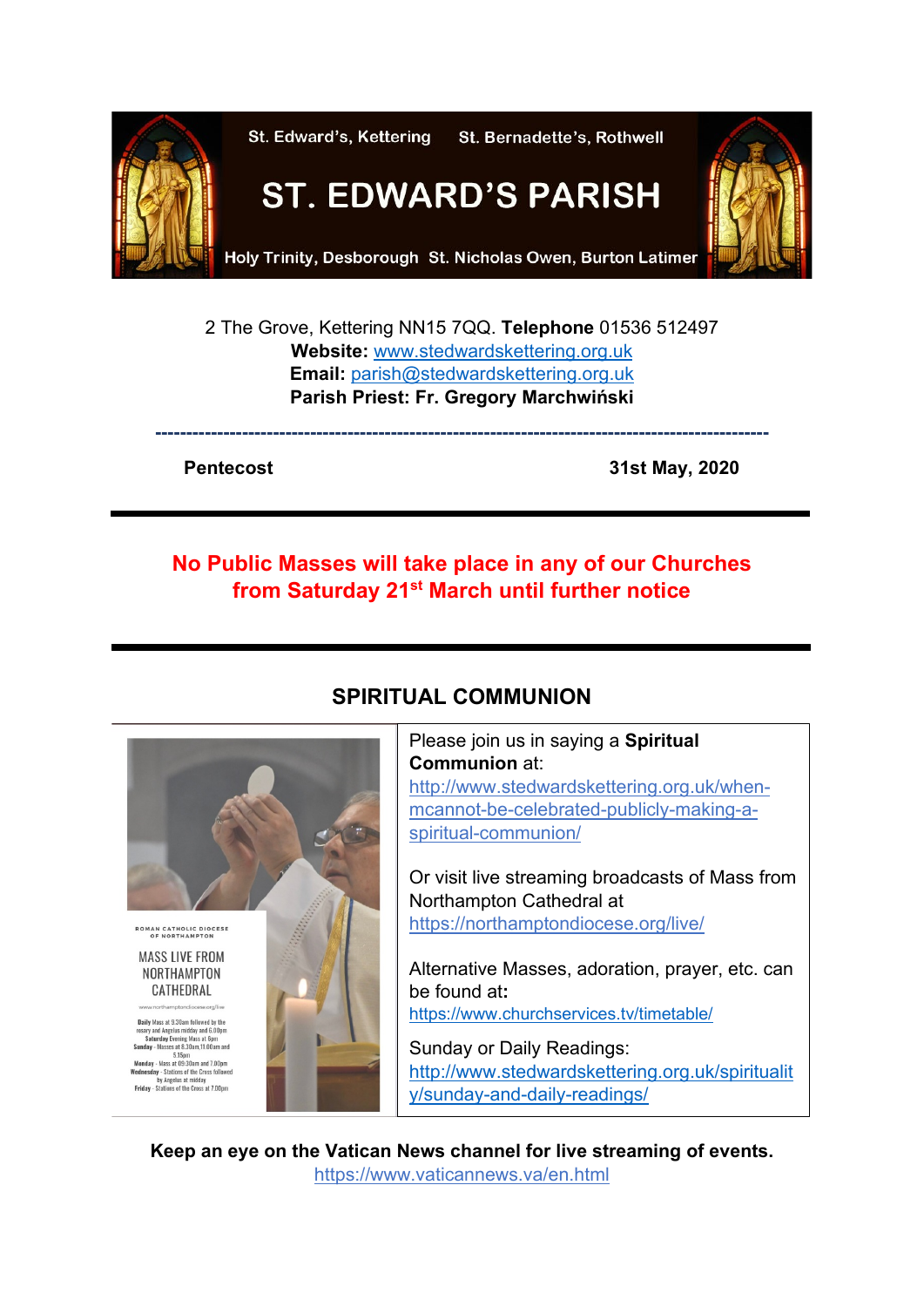#### **THIS WEEK'S MASS INTENTIONS**

**Saturday** – Thanksgiving Noone **Sunday** – Dorothy and Martin Mannion RIP **Monday** – Patricia Heenan RIP **Tuesday** – Norah Mangan RIP **Wednesday** – for all our front line health staff who have died looking after their patients **Thursday** – Pam Smyth, 90<sup>th</sup> birthday **Friday** – Maureen Kitson RIP, Laurence McCahill RIP **Saturday** – for all our parishioners who are ill or died with Covid and their families **Sunday** – Sister Theresa RIP

To request a Mass Intention please send an email to: [parish@stedwardskettering.org.uk](mailto:parish@stedwardskettering.org.uk)

### **PLEASE PRAY FOR THOSE WHO HAVE RECENTLY DIED**

In our prayers, let us remember our deceased parishioners, family members and friends.

Let us especially remember those who have recently passed away:



**Sister Theresa Gleeson** died very peacefully and suddenly on Thursday 14th May at Nazareth House. Please remember her in your prayers. All the details of her interment will be announced later.

Let us remember also:

**Kathleen Donohoe –** Her funeral will take place on 2nd June at 10am at Kettering crematorium

**Catherine Mary Vince** – Her funeral will take place on 10<sup>th</sup> June at 3pm at Kettering crematorium.

**May they rest in peace.**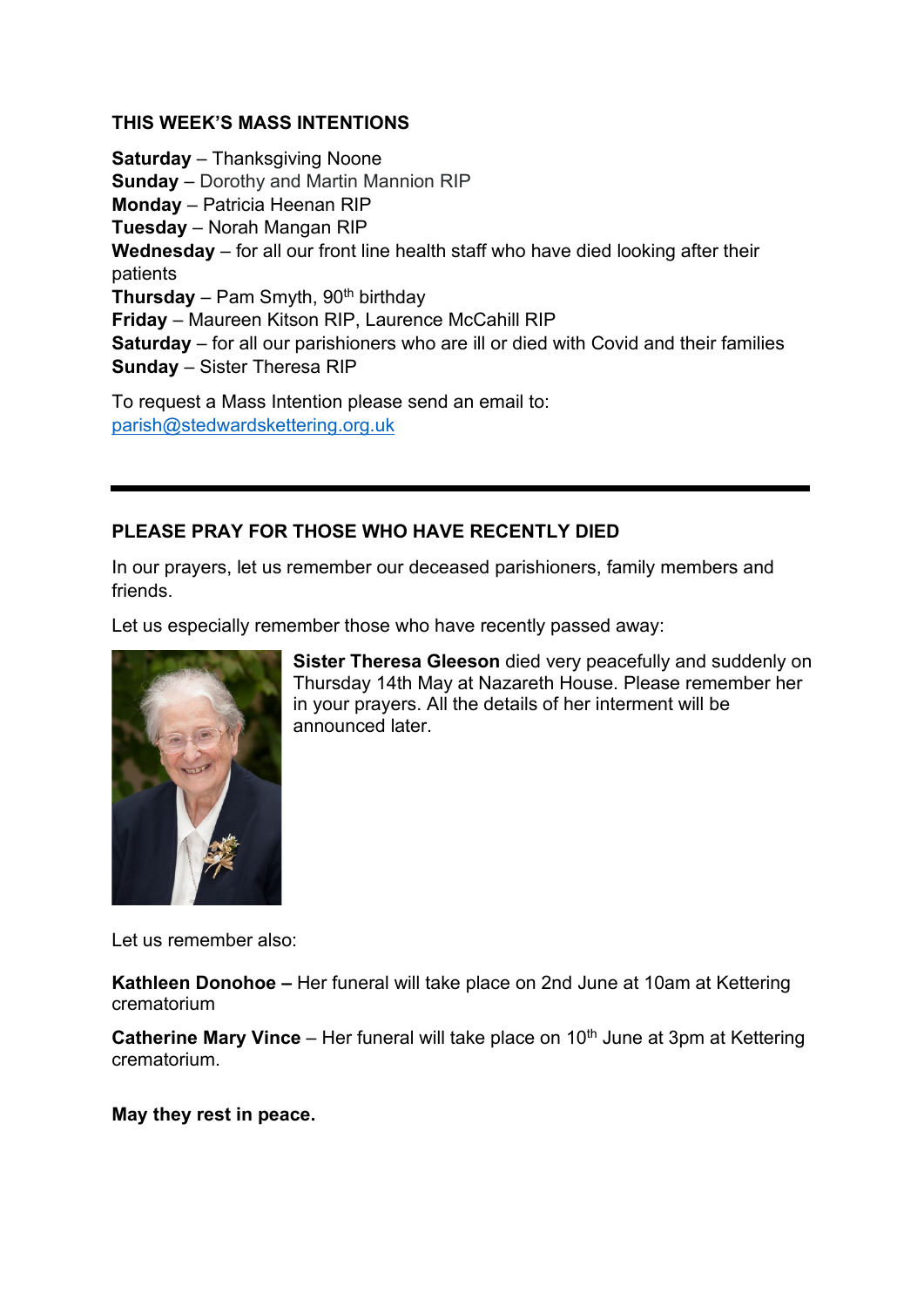### **SICK CALLS AT THIS DIFFICULT TIME**

In accordance with official advice and to minimise the chance of Fr. Gregory passing on infection he cannot undertake to visit the sick or housebound except in case of serious need.

However please do not hesitate to call on him to visit those in in imminent danger of death.

Please telephone 01536 512497 with any such requests. Fr. Gregory will of course be happy to pray for anybody who is sick but not close to death, if requested.



## **PENTECOST SUNDAY**

 *The Holy Spirit, St. Peter's Basilica.*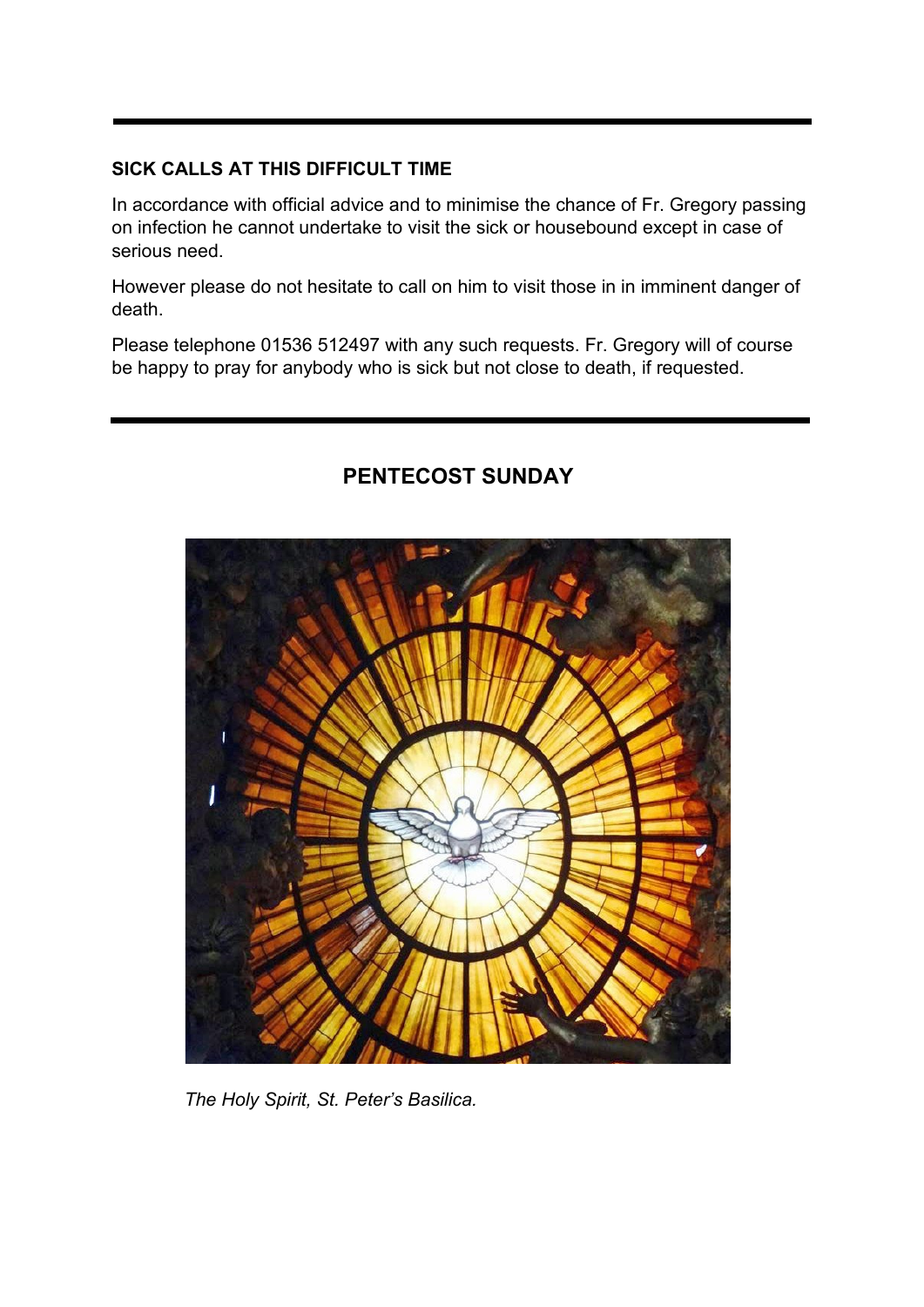From the Gospel according to John JN 20:19-23

*On the evening of that first day of the week, when the doors were locked, where the disciples were, for fear of the Jews, Jesus came and stood in their midst and said to them, "Peace be with you." When he had said this, he showed them his hands and his side. The disciples rejoiced when they saw the Lord. Jesus said to them again, "Peace be with you. As the Father has sent me, so I send you." And when he had said this, he breathed on them and said to them, "Receive the Holy Spirit. Whose sins you forgive are forgiven them, and whose sins you retain are retained."*

#### **Pope Francis (Holy Mass on the Solemnity of Pentecost, 9th June 2019)**

It is no use knowing that the Risen One is alive, unless we too live as risen ones. It is the Spirit who makes Jesus live within us; he raises us up from within. That is why when Jesus appears to his disciples, he repeats the words, "Peace be with you!" (Jn 20:19.21), and bestows the Spirit. That is what peace really is, the peace bestowed on the Apostles. That peace does not have to do with resolving outward problems – God does not spare his disciples from tribulation and persecution. Rather, it has to do with receiving the Holy Spirit. The peace bestowed on the apostles, the peace that does not bring freedom from problems but in problems, is offered to each of us.

## **ARRANGEMENTS FOR RE-OPENING ST. EDWARD'S CHURCH FOR PRIVATE PRAYER ONLY**

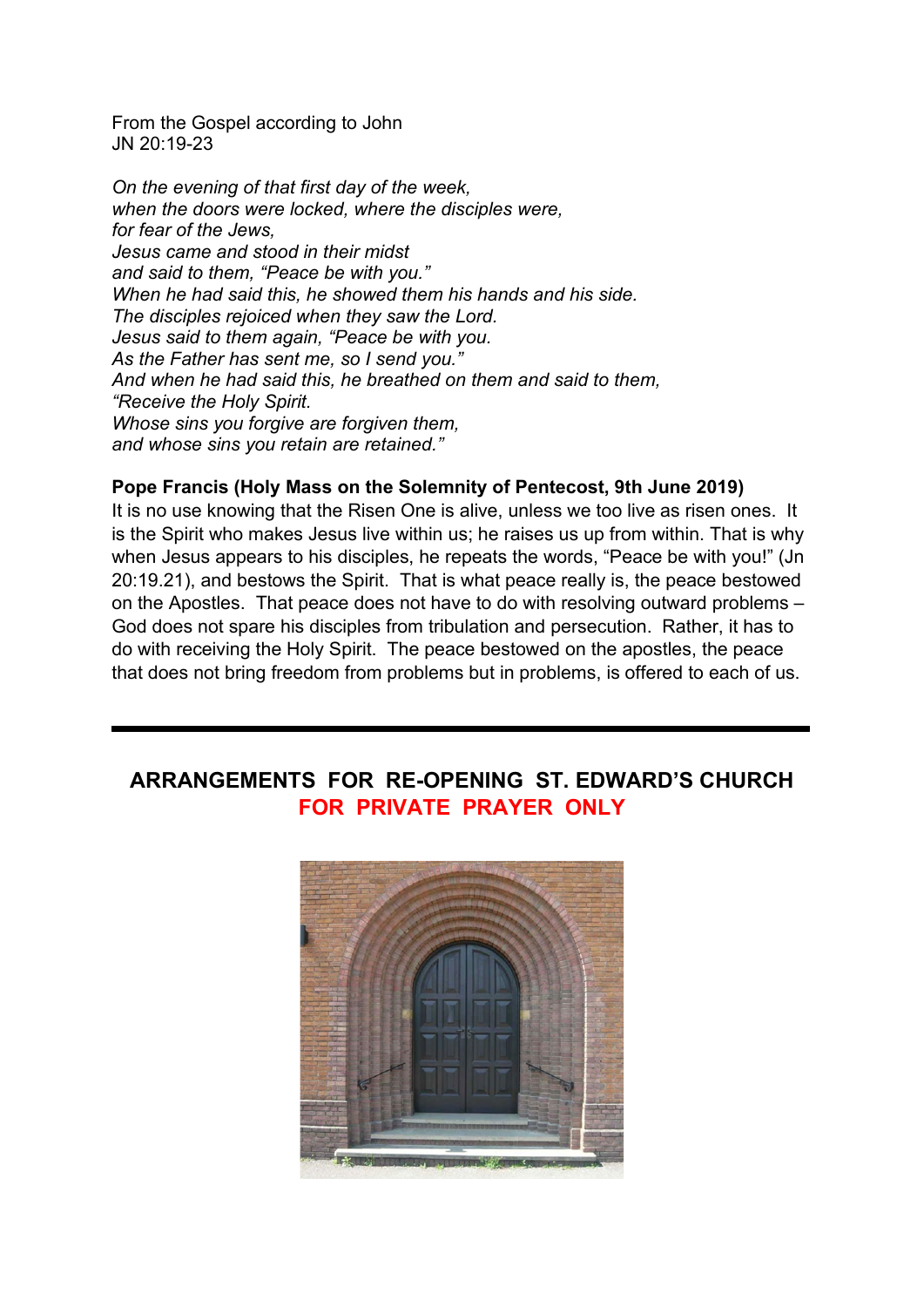We have now received detailed instructions from the Diocese on how we must prepare for the eventual re-opening of our church for private prayer only. The instructions originate from the Ministry of Communities & Local Government working with the Bishop's Conference. We have also sought advice from front-line medical staff in our parish. There will be a risk assessment by Diocese appointed Health & Safety Consultants, then our implementation of the rules will come under the authority of (and auditing by) Kettering Borough Council. The danger of any virus spread or resurgence is being taken very seriously and our Bishop has to be satisfied that all procedures have been implemented (and that they will be followed by all entering the building) before he can give us permission to re-open our church.

As the layout of churches across the diocese varies greatly, each parish has to submit their plans for re-opening to Bishop's House for consideration that it is safe to do so. If a church cannot meet the criteria for social distancing, sanitation, routing of visitors to avoid contact, etc. then it cannot open. Similarly, if it opens but then fails to comply, permission could be rescinded. Therefore, we respectfully ask that all visitors for prayer adhere strictly to the rules for the benefit of everyone's health and to keep our church open. To qualify, our church must:

- Have an area for private prayer with two points of access so that an 'in' and 'out' system can be established. Parishioners will be asked to enter via the side porch door and take a seat only where signs permit. Exit will be via the side door (by the Sacristy) and out onto The Grove. The balcony will be closed because there can be no separate 'in' and 'out' provision with only one staircase present. Under the rules of distancing, the balcony would only provide for six additional persons anyway.
- Have seats marked out with social distancing of 2m (6 Ft.) in all directions. This will be achieved by placing notices on seats indicating where we can and cannot sit.
- Have antibacterial gel dispensers at both entrance and exit and stewards to remind people to use them. Visitors will be asked to avoid unnecessary touching of statues, pews, handles, etc. and are strongly advised to wear masks and gloves. Masks can help stop one route of infection via droplets expelled in our breath.
- Display notices reminding people of social distancing. Use of votive candles will not be possible as this could encourage unsafe distancing in confined areas and cause an extra zone to be sanitised. The confessional rooms will be closed to both minimise cleaning and because their very small unventilated areas could harbour infected airborne droplets from the immediately previous penitent. The Lady Chapel will not be accessible internally as it is too confined a space to enable good 2 metre distancing.
- Keep Holy Water stoups emptied and covered over.
- Clean down seats and all touched areas after each use (see arrangements below).
- Remove all hymn books, prayer books, cards or any other paper materials as the virus is able to survive on such surfaces for a while.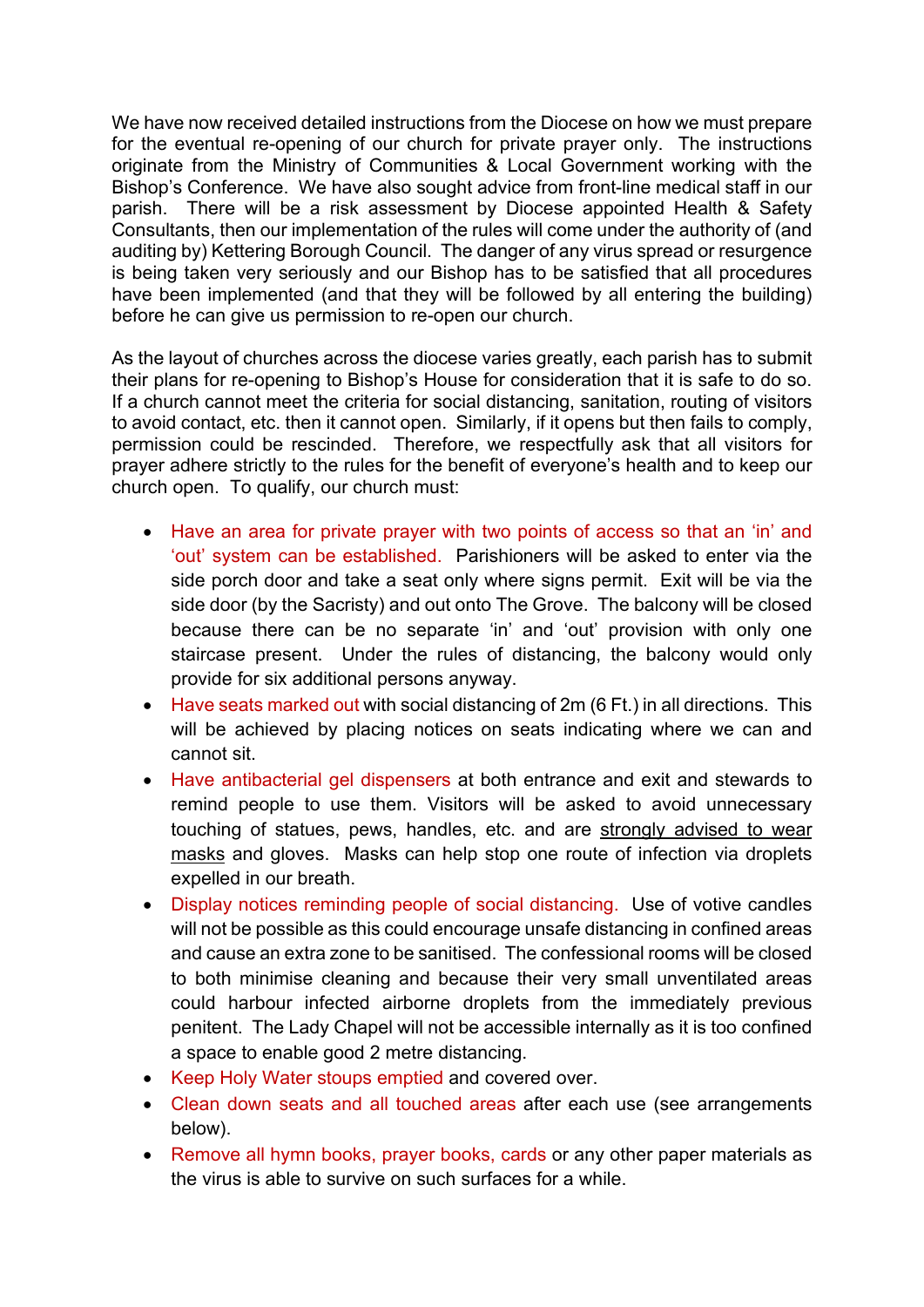**The Diocese advises that only the main parish church will be considered for reopening.** In creating a safe environment for prayer which works under the above rules, we will need a sufficient number of volunteers to act as stewards. Priests will not be able to manage the re-opening of churches on their own!

### **Stewarding**

The Steward's role will be:

- To responsibly control access within the church's measured safe capacity limit,
- To maintain social distancing between parishioners at all times and remind if needed,
- To wipe down seats and all touched areas with antiseptic after each use, including the outside toilet if used (the diocese recommends that the toilet is not made available unless absolutely necessary, to minimise cleaning).
- To keep a record of those attending, to assist contact tracers should a visitor later develop symptoms.

These stewards will need to be healthy individuals and, regardless of age, **not** part of the group of people who are being 'shielded' or people with underlying medical conditions. They should also definitely be under 70 years old, although the World Health Organisation emphasises that even a healthy person's vulnerability to the disease increases more rapidly beyond the age of 60, thus requiring additional preventative measures. Please therefore consider very carefully your own circumstances before volunteering. We would rather you keep safe and well than be a volunteer!

Advice is to start off with a small number of access 'slots' to assess demand and increase as necessary. Further information and training for stewards will be provided in due course. In the meantime, any interested healthy volunteers in the appropriate age group are asked to contact the Presbytery and leave their contact details. Stewards will be provided with masks and gloves which are required to be worn.

This information concerns only the opening of churches for private prayer which is not likely to happen until at the earliest July  $4<sup>th</sup>$ ., always providing the number of Covid cases has further decreased. This information cannot be followed for other activities that may take place on parish premises, such as groups that would meet in church halls. In fact at present the hall must remain closed by law.

These measures may seem burdensome, or even a little daunting, but this virus is different to many others in that people can be infectious without being aware or displaying symptoms at the time. Also the measures are necessary because if any churches are seen to be operating in a way that may increase the spread of the virus, there is a risk that stricter measures such as prohibition or enforced closure notices could be served by local authorities or government. This is a very frustrating time for us all but we are trying our best within the confines of the rules to find ways of allowing safe access for limited numbers who wish to pray in church. Please bear with us and thank you in anticipation of your understanding and help. I will continue to post updates here and try to alert some of those in the parish who might not access our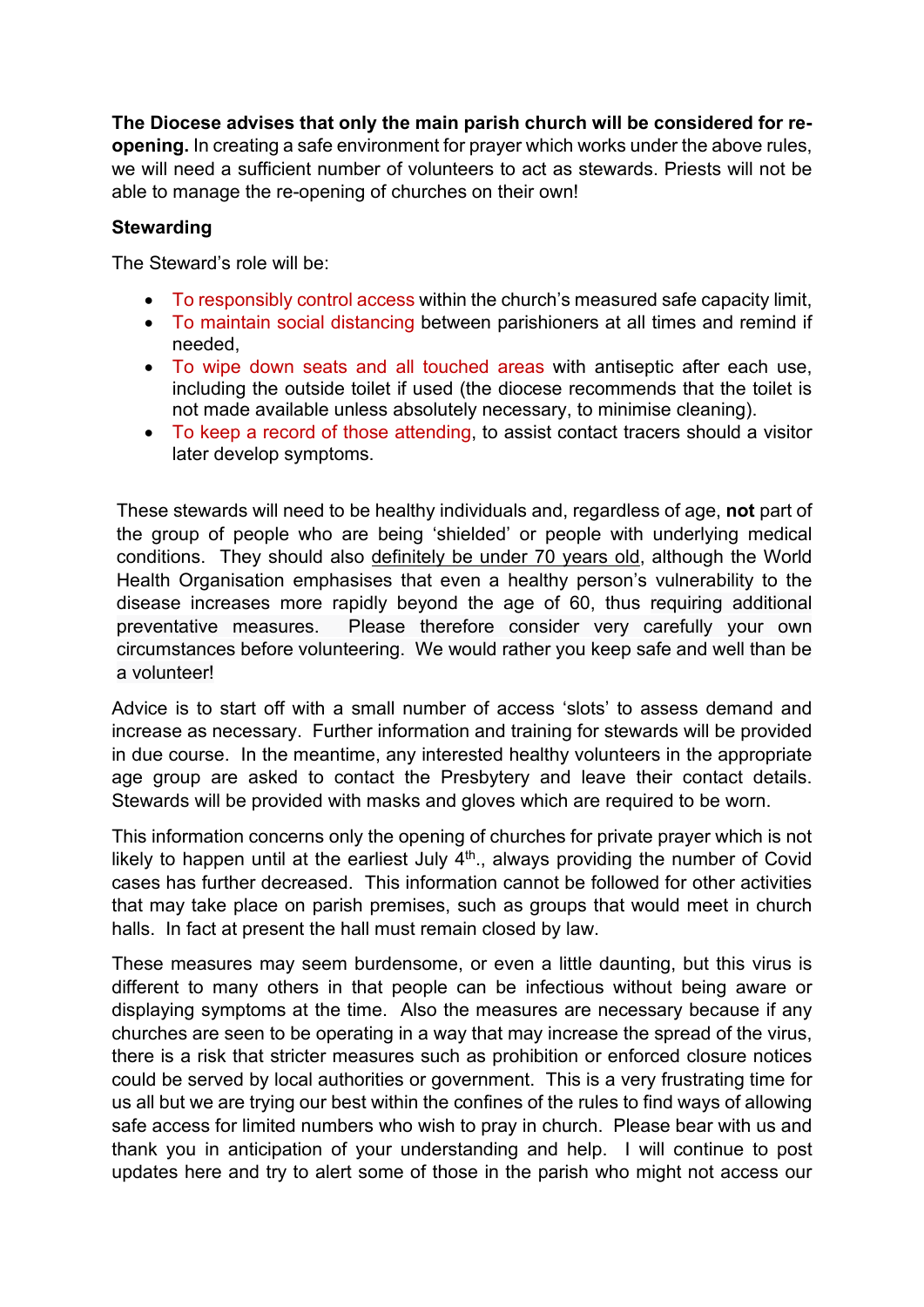website, but it would help if readers of this could also spread the information. Thank you, God Bless and stay safe.

### **NEW GIFT AID ENVELOPES**

New Gift Aid envelopes are already available in the parish office. Please book a day and time with Father Gregory by phone or email for you to pick them up.

### **ST EDWARD'S PARISH - THE PARISH COMMUNITY IN LOCKDOWN**



**FACEBOOK GROUP**

Our new parish Facebook group - **[The Parish of St. Edward's, RC C](tps://www.facebook.com/groups/2762598427183322/about/)hurch, [Kettering, Northamptonshire](tps://www.facebook.com/groups/2762598427183322/about/)**. Is beginning to grow. Find the facebook group at: <https://www.facebook.com/groups/2762598427183322/about/>

### **PARISH CALL AND CARE**

The Parish is continuing with its "Parish Call and Care scheme" to support isolated and elderly parishioners, many of whom are facing months without significant social contact. If you are someone who would like to receive calls, from a fellow